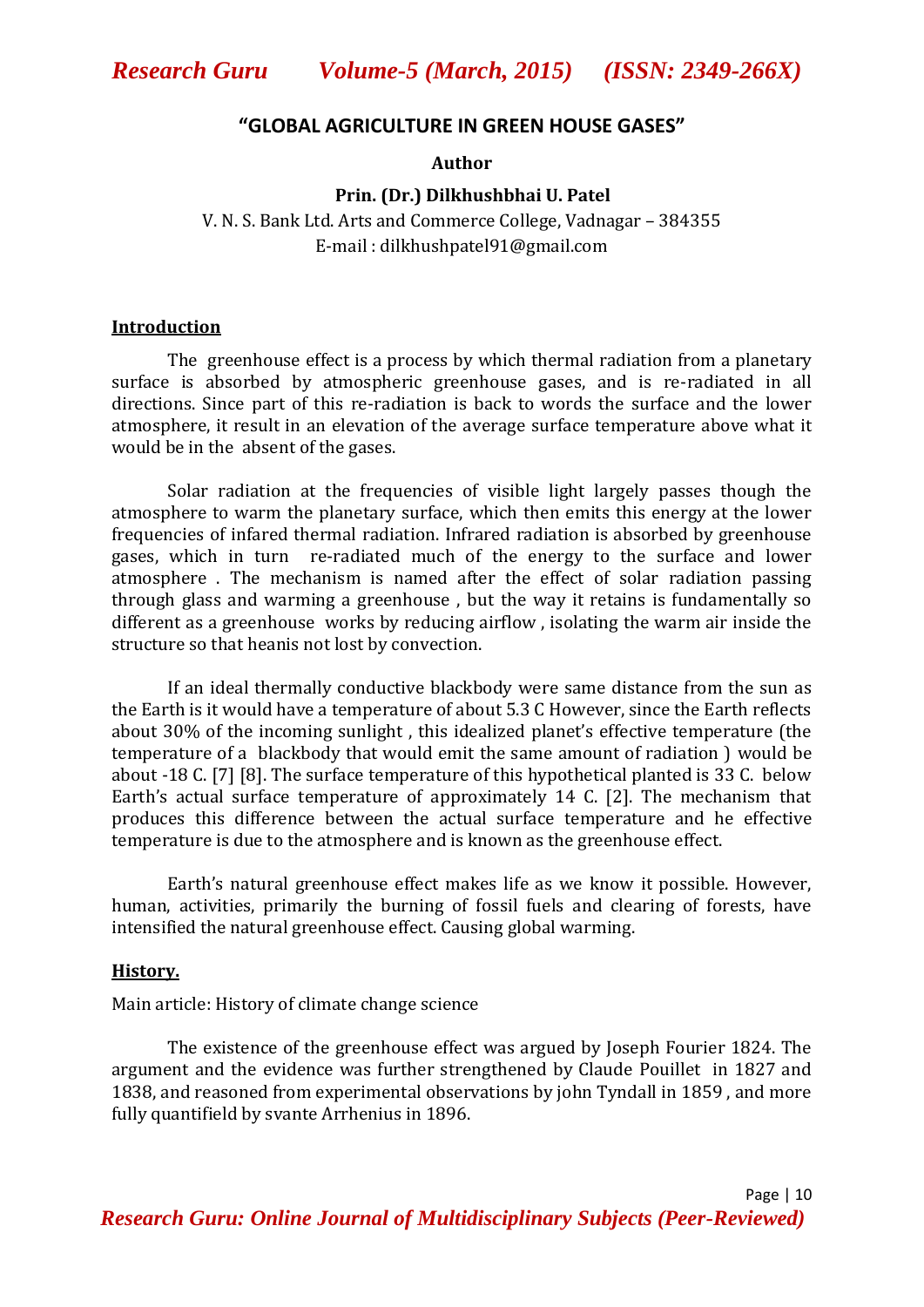# *Research Guru Volume-5 (March, 2015) (ISSN: 2349-266X)*

In 1997 Alexander Graham Bell wrote Bell wrote [The unchecked burningof fossil fuesls] would have a sort of greenhouse effect", and "The net result is the greenhouse becomes a sort of hot – house." Bell went on to also advocate for the use of of alternate energy sources, such as Solar Energy.

### **Mechanism**

The Earth receives from the Sun in the from UV, visible and near IR radiation , most of which passes through the atmosphere without being absorbed, og the total amount of energy avalible at the top of the atmosphere (TOA) , about 50 % is absorbed at the Earth's surface, Because it is warm , the surface radiates far IR thermal radiation that consists of wavelengths that are predominantly much longer than the wavelengths that were absorbed (the overlap between are incident solar spectrum and the terrestrial thermal spectrum is small enough to be neglected for most purposes ). Most of this thermal radiation is wahigher equilibrium temperature than if the atmosphere were absent.

#### **Greenhouse Gases**

Main article : Greenhouse gas

By their percentage contribution to the greenhouse effect on Earth the four major gases are.

> Water vapor36 -70 Carbon dioxide4-9 Methane4-9 Ozone 3-7

The major non-gas contributor to the greenhouse effect, clouds, also absorb and emit infrared radiation and thus have an effect on radiative properties of the atmosphere.

## **Role in climate change**

Main article : Global Warming

Atmospheric gases only absorb some wavelengths of energy but are transparent to other. The absorption patterns of water vapor (blue peaks) and Carbon dioxide (pink peaks) overlap in some wavelength. Carbon dioxide is not as strong a greenhouse gas as water vapor, but it absorbs energy in wavelength (12-15 micrometers) that water vapor does not, partially closing the "window" through which heart radiated by the surface would normally escape to space.(illustration NASA, Robert Rohde)

Strengthening of the greenhouse effect through human activities is known as the enhanced (or anthropogenic) greenhouse effect. This increase in radiative forcing from human activity is attributable mainly to increased atmospheric carbon dioxide levels. According to the latest Assessment Report from the intergovernmental Panel on Climate Change, "most of the observed increase in globally averaged temperatures since the min 20<sup>th</sup> century is very likely due to the observed increase in anthropogenic greenhouse gas concentrations"

Co2 is produced by fossil fuel burning and other activities such a cement production and tropical deforestation. Measurement of Co<sub>2</sub> from the Mauna Loa about 389ppm in 2010. it reached the 400ppm milestone on May 9, 2013. The current observed amount of co<sub>2</sub>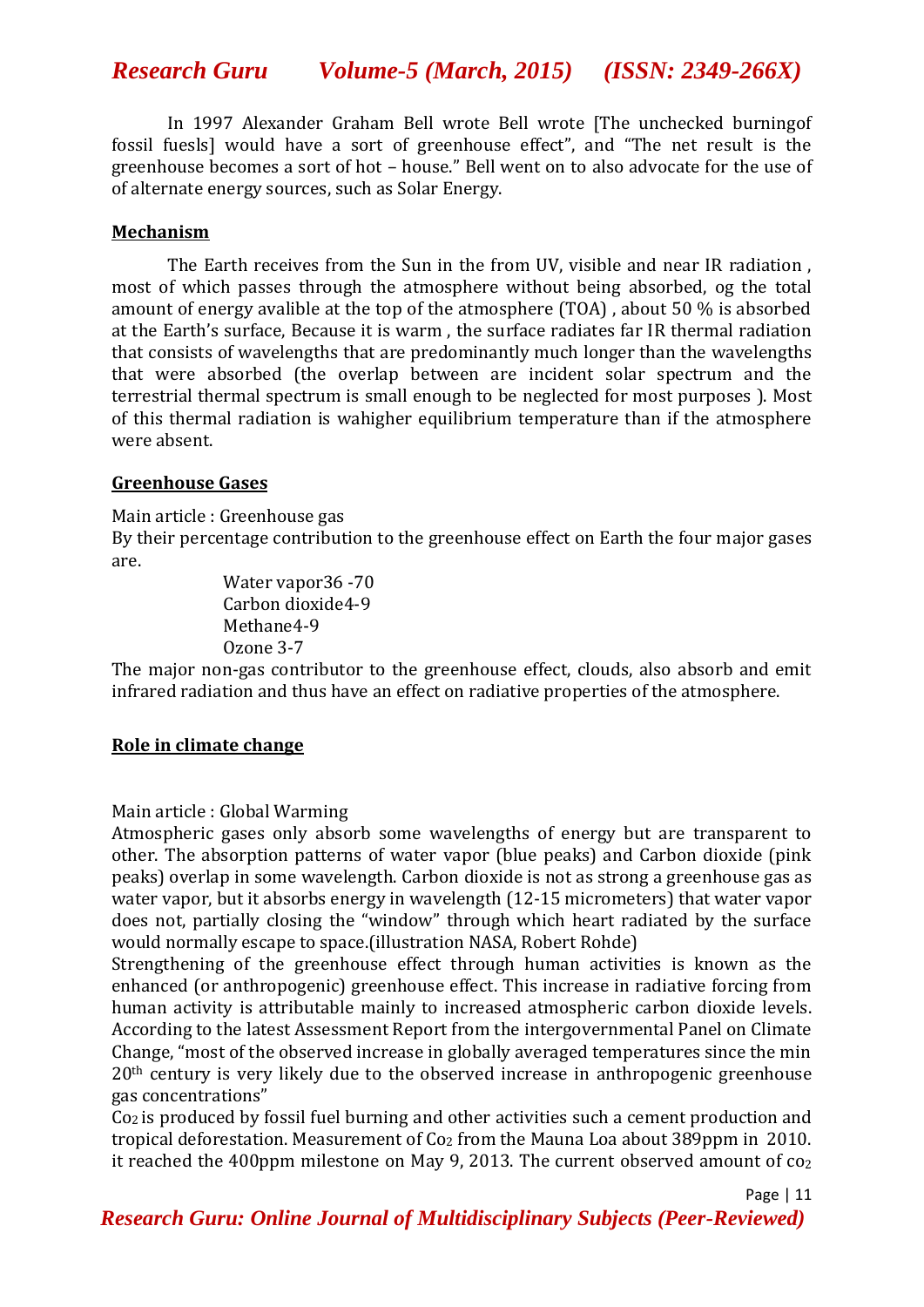*Research Guru Volume-5 (March, 2015) (ISSN: 2349-266X)*

exceeds the geological record maximam(-300ppm) from ice core data. The effect of combustion produced carbon dioxide on the global climate, a special case of the greenhouse effect first described in 1896 by Svante Arrhenius, has also been called the called the Callendar effect.

Over the past 800,000 years, ice core data shows that carbon dioxide has varied from values as low as 180 parts per million (ppm) to the pre-industrial level of 270ppm. Paleoclimatologists consider variations in carbon dioxide concentration to be a fundamental factor influencing climate variations over this time scale.

### **Real greenhouses**

The "greenhouse effect" of the atmosphere is named by to greenhouse which get warmer in sunlight , but the mechanism by which the atmosphere retains heat is different. A greenhouse works primarily by allowing sunlight to warm surface inside the structure but then preventing absorbed head from leaving the structure through convection, i.e. sensible heart transport. The "greenhouse effect" heats the Earth because greenhouse gases absorb outgoing radiative energy, Heating the atmosphere which then emits radiative with some of it going back towards the Earht.

A greenhouse is built of any material that passes sunlight, usually glass, or plastic. It mainly hearts up because the sun warms the ground inside, which then warms the air in the greenhouse. The air continues to heart because it is confined within the greenhouse, unlike the environment outside the greenhouse where warm air near the surface rises amd maxis with cooler air aloft. This can be demonstrated by opening small window near the roof of a greenhouse the temperature will drop considerably it has also been demonstrated experimentally (R.W. Wood, 1909) that a "greenhouse" with a cover of rock salt (which is transparent to infra red) heats up an enclosure similarly to one with a glass cover. Thus greenhouse work primarily by preventing convective cooling.

In contrast, the greenhouse effect heart the Earth because rather retaining (sensible)heart by physically preventing movement of the air, greenhouse gases act to warm the Earth by re-radiating some of the energy back towards the surface . This process may exit in real greenhouse, but comparatively unimportant there.

### Bodies other than Earth

In the Solar , Mars, Venus, and the moon Titan also exhibit greenhouse effect that on Venus is particularly large, due to its atmosphere, which consists mainly of dense carbon dioxide. Titan has an anti-greenhouse effect in that its atmosphere absorbs solar radiation but is relatively transparent to infrared radiation. Pluto also exhibits superficially similar to the anti-greenhouse effect.

A runway greenhouse effect occurs if positive if feedbacks lead to the evaporation of all greenhouse gages into the atmosphere. A runway greenhouse effect involving carbon dioxide and water vapor is through to have occurred Venus.